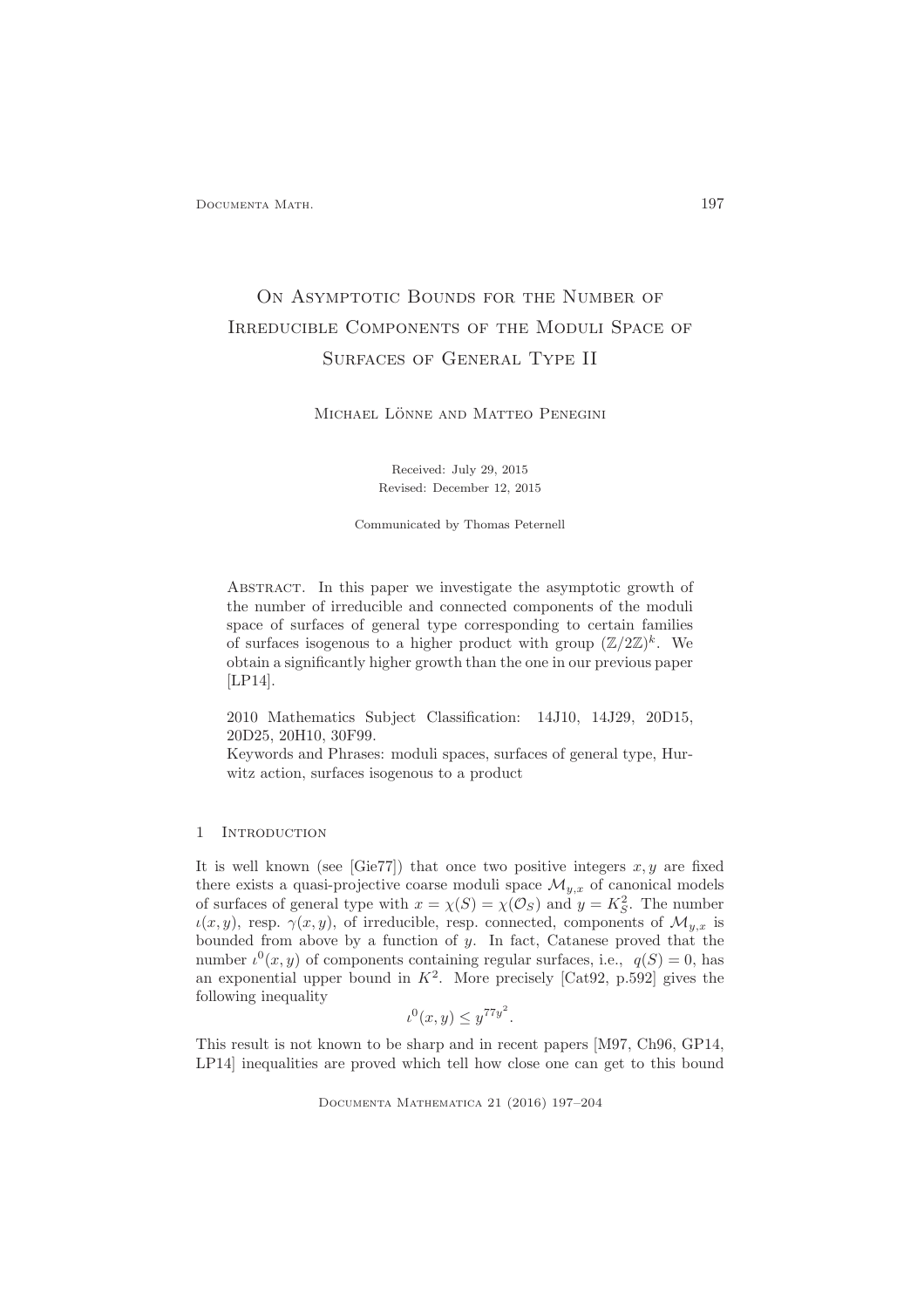from below. In particular, in the last two papers the authors considered families of surfaces isogenous to a product in order to construct many irreducible components of the moduli space of surfaces of general type. The reason why one works with these surfaces, is the fact that the number of families of these surfaces can be easily computed using group theoretical and combinatorial methods.

In our previous work [LP14] we constructed many such families with many different 2−groups. There, we exploited the fact that the number of 2−groups with given order grows very fast in function of the order. In this paper we obtain a significantly better lower bound for  $\iota^0(x, y)$  using only the groups  $(\mathbb{Z}/2\mathbb{Z})^k$  and again some properties of the moduli space of surfaces isogenous to a product. Our main result is the following theorem.

THEOREM 1.1. Let  $h = h_{k,l}$  be number of connected components of the moduli space of surfaces of general type which contain regular surfaces isogenous to a product of holomorphic Euler number  $x_{k,l} = 2^{l-3}(k^2 + k - 4)$  given by a  $(\mathbb{Z}/2\mathbb{Z})^k$ action with ramification structure of type  $(2^{k(k+1)}, 2^{4+2^{l-k+1}})$ .

If k, l are positive integers with  $l > 2k$ , then

$$
h \quad \geq \quad 2^{2+\sqrt{\kappa_k}} \qquad \text{for} \quad k \to \infty,
$$

where  $\nu$  is the positive real number such that  $l = (2 + \nu)k$ . In particular, given any sequence  $\alpha_i$  which is positive, increasing and bounded by  $\frac{1}{2}$  from above, we obtain increasing sequences  $x_i$  and  $y_i = 8x_i$  with

$$
\iota^0(x_i, y_i) \quad \geq \quad y_i^{(y_i^{\alpha_i})}.
$$

Let us explain now the way in which this paper is organized. In the next section Preliminaries we recall the definition and the properties of surfaces isogenous to a higher product and the its associated group theoretical data. Moreover, we recall a result of Bauer–Catanese [BC] which allows us to count the number of connected components of the moduli space of surfaces isogenous to a product with given group and type of ramification structure. In the last section we give the proof of the Theorem 1.1.

Acknowledgement The first author was supported by the ERC 2013 Advanced Research Grant - 340258 - TADMICAMT, at the Universität Bayreuth. The second author acknowledges Riemann Fellowship Program of the Leibniz Universität Hannover. We thank the anonymous referee for reading very carefully the manuscript and for many questions and suggestions that helped us to improve the paper a lot.

NOTATION AND CONVENTIONS. We work over the field  $\mathbb C$  of complex numbers. By surface we mean a projective, non-singular surface  $S$ . For such a surface  $\omega_S = \mathcal{O}_S(K_S)$  denotes the canonical bundle,  $p_g(S) = h^0(S, \omega_S)$  is the *geometric* genus,  $q(S) = h^1(S, \omega_S)$  is the *irregularity*,  $\chi(\mathcal{O}_S) = \chi(S) = 1 - q(S) + p_g(S)$ is the Euler-Poincaré characteristic and  $e(S)$  is the topological Euler number of S.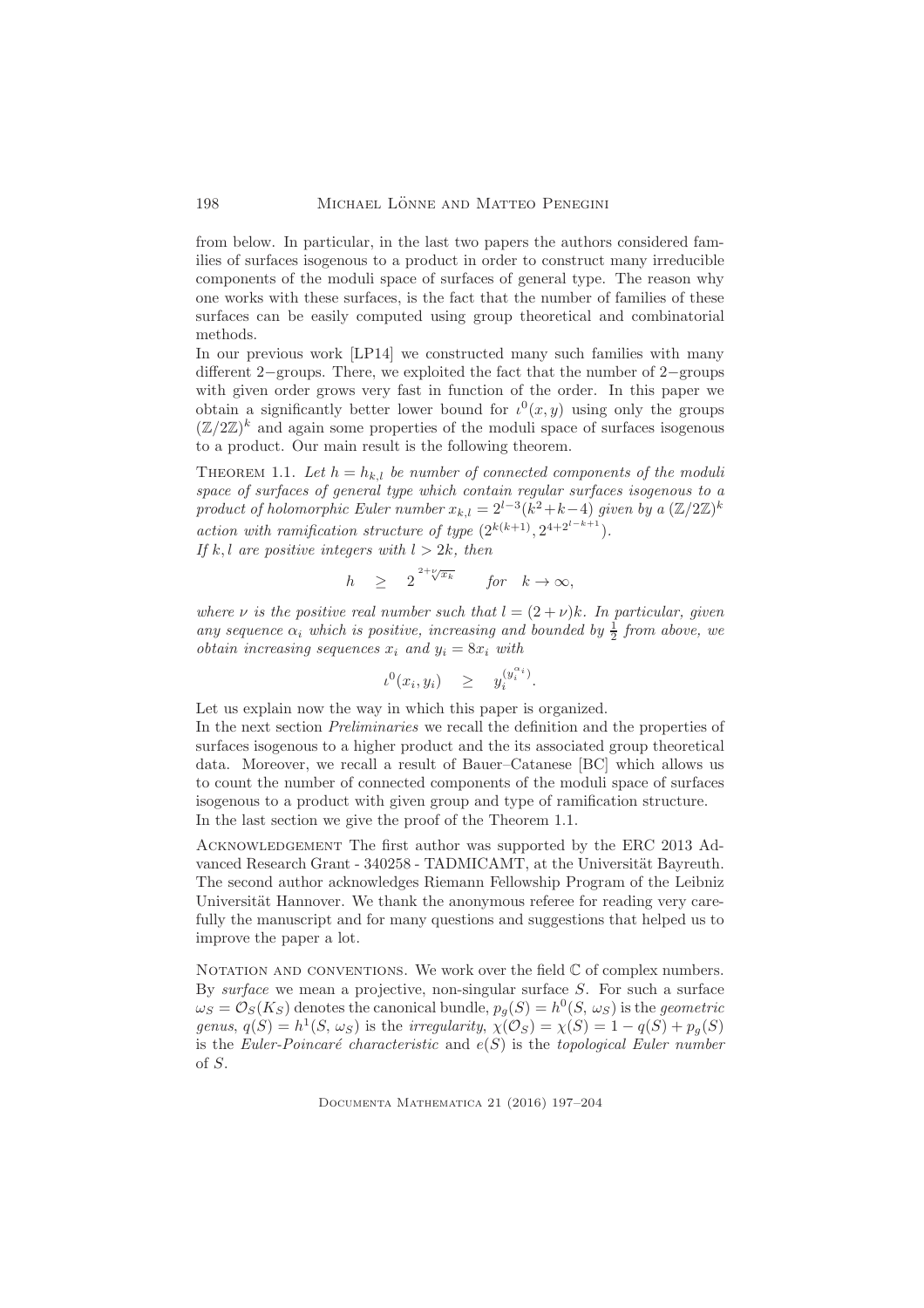#### 2 Preliminaries

DEFINITION 2.1. A surface S is said to be isogenous to a higher product of curves if and only if, S is a quotient  $(C_1 \times C_2)/G$ , where  $C_1$  and  $C_2$  are curves of genus at least two, and G is a finite group acting freely on  $C_1 \times C_2$ .

Using the same notation as in Definition 2.1, let  $S$  be a surface isogenous to a product, and  $G^{\circ} := G \cap (Aut(C_1) \times Aut(C_2)).$  Then  $G^{\circ}$  acts on the two factors  $C_1, C_2$  and diagonally on the product  $C_1 \times C_2$ . If  $G^{\circ}$  acts faithfully on both curves, we say that  $S = (C_1 \times C_2)/G$  is a minimal realization. In [Cat00] it is also proven that any surface isogenous to a product admits a unique minimal realization.

Assumptions. In the following we always assume:

- 1. Any surface S isogenous to a product is given by its unique minimal realization;
- 2.  $G^{\circ} = G$ , this case is also known as *unmixed type*, see [Cat00].

Under these assumption we have.

PROPOSITION 2.2. [CatOO] Let  $S = (C_1 \times C_2)/G$  be a surface isogenous to a higher product of curves, then S is a minimal surface of general type with the following invariants:

$$
\chi(S) = \frac{(g(C_1) - 1)(g(C_2) - 1)}{|G|}, \quad e(S) = 4\chi(S), \quad K_S^2 = 8\chi(S). \tag{1}
$$

The irregularity of these surfaces is computed by

$$
q(S) = g(C_1/G) + g(C_2/G). \tag{2}
$$

Among the nice features of surfaces isogenous to a product, one is that their deformation class can be obtained in a purely algebraic way. Let us briefly recall this in the particular case when S is regular, i.e.,  $q(S) = 0$ ,  $C_i/G \cong \mathbb{P}^1$ .

DEFINITION 2.3. Let G be a finite group and  $r \in \mathbb{N}$  with  $r \geq 2$ .

- An r−tuple  $T = (v_1, \ldots, v_r)$  of elements of G is called a spherical system of generators of G if  $\langle v_1, \ldots, v_r \rangle = G$  and  $v_1 \cdot \ldots \cdot v_r = 1$ .
- We say that T has an unordered type  $\tau := (m_1, \ldots, m_r)$  if the orders of  $(v_1, \ldots, v_r)$  are  $(m_1, \ldots, m_r)$  up to a permutation, namely, if there is a permutation  $\pi \in \mathfrak{S}_r$  such that

$$
\mathrm{ord}(v_1)=m_{\pi(1)},\ldots,\mathrm{ord}(v_r)=m_{\pi(r)}.
$$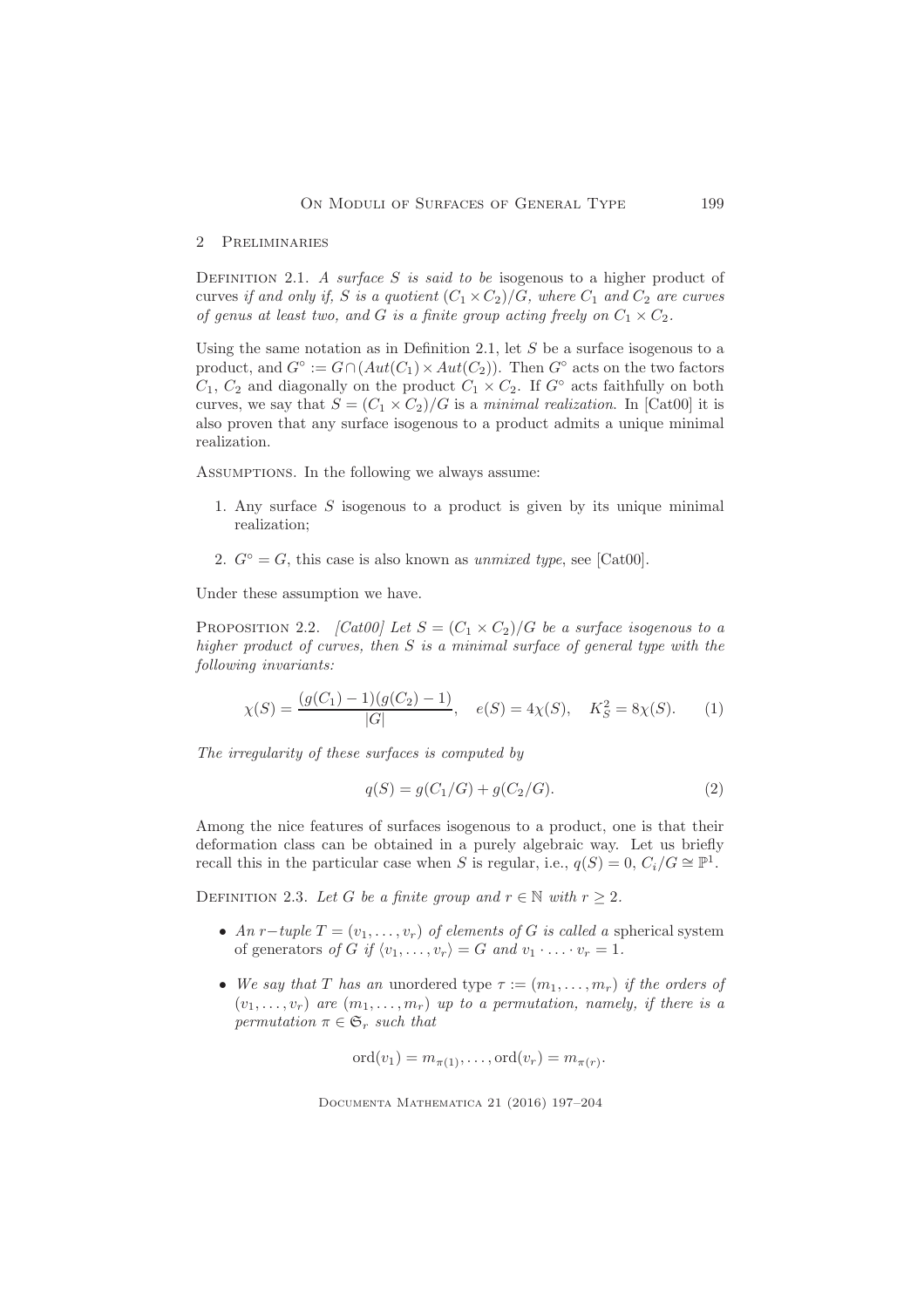• Moreover, two spherical systems  $T_1 = (v_{1,1}, \ldots, v_{1,r_1})$  and  $T_2 =$  $(v_{2,1},\ldots,v_{2,r_2})$  are said to be disjoint, if:

$$
\Sigma(T_1) \bigcap \Sigma(T_2) = \{1\},\tag{3}
$$

where

$$
\Sigma(T_i):=\bigcup_{g\in G}\bigcup_{j=0}^\infty\bigcup_{k=1}^{r_i}g\cdot v^j_{i,k}\cdot g^{-1}.
$$

We shall also use the shorthand, for example  $(2^4, 3^2)$ , to indicate the tuple  $(2, 2, 2, 2, 3, 3).$ 

DEFINITION 2.4. Let  $2 < r_i \in \mathbb{N}$  for  $i = 1, 2$  and  $\tau_i = (m_{i,1}, \ldots, m_{i,r_i})$  be two sequences of natural numbers such that  $m_{k,i} \geq 2$ . A (spherical-) ramification structure of type  $(\tau_1, \tau_2)$  and size  $(r_1, r_2)$  for a finite group G, is a pair  $(T_1, T_2)$ of disjoint spherical systems of generators of G, whose types are  $\tau_i$ , such that:

$$
\mathbb{Z} \ni \frac{|G|(-2 + \sum_{l=1}^{r_i} (1 - \frac{1}{m_{i,l}}))}{2} + 1 \ge 2, \qquad \text{for } i = 1, 2. \tag{4}
$$

Remark 2.5. Following e.g., the discussion in [LP14, Section 2] we obtain that the datum of the deformation class of a regular surface  $S$  isogenous to a higher product of curves of unmixed type together with its minimal realization  $S = (C_1 \times C_2)/G$  is determined by the datum of a finite group G together with two disjoint spherical systems of generators  $T_1$  and  $T_2$  (for more details see also [BCG06]).

REMARK 2.6. Recall that from Riemann Existence Theorem a finite group  $G$  acts as a group of automorphisms of some curve  $C$  of genus  $g$  such that  $C/G \cong \mathbb{P}^1$  if and only if there exist integers  $m_r \geq m_{r-1} \geq \cdots \geq m_1 \geq 2$ such that G has a spherical system of generators of type  $(m_1, \ldots, m_r)$  and the following Riemann-Hurwitz relation holds:

$$
2g - 2 = |G|(-2 + \sum_{i=1}^{r} (1 - \frac{1}{m_i})).
$$
\n(5)

REMARK 2.7. Note that a group  $G$  and a ramification structure determine the main numerical invariants of the surface  $S$ . Indeed, by  $(1)$  and  $(5)$  we obtain:

$$
4\chi(S) = |G| \cdot \left(-2 + \sum_{k=1}^{r_1} (1 - \frac{1}{m_{1,k}})\right) \cdot \left(-2 + \sum_{k=1}^{r_2} (1 - \frac{1}{m_{2,k}})\right)
$$
  
=:  $4\chi(|G|, (\tau_1, \tau_2)).$  (6)

Let  $S$  be a surface isogenous to a product of unmixed type with group  $G$  and a pair of two disjoint spherical systems of generators of types  $(\tau_1, \tau_2)$ . By (6) we have  $\chi(S) = \chi(G, (\tau_1, \tau_2))$ , and hence, by (1),  $K_S^2 = K^2(G, (\tau_1, \tau_2)) = 8\chi(S)$ .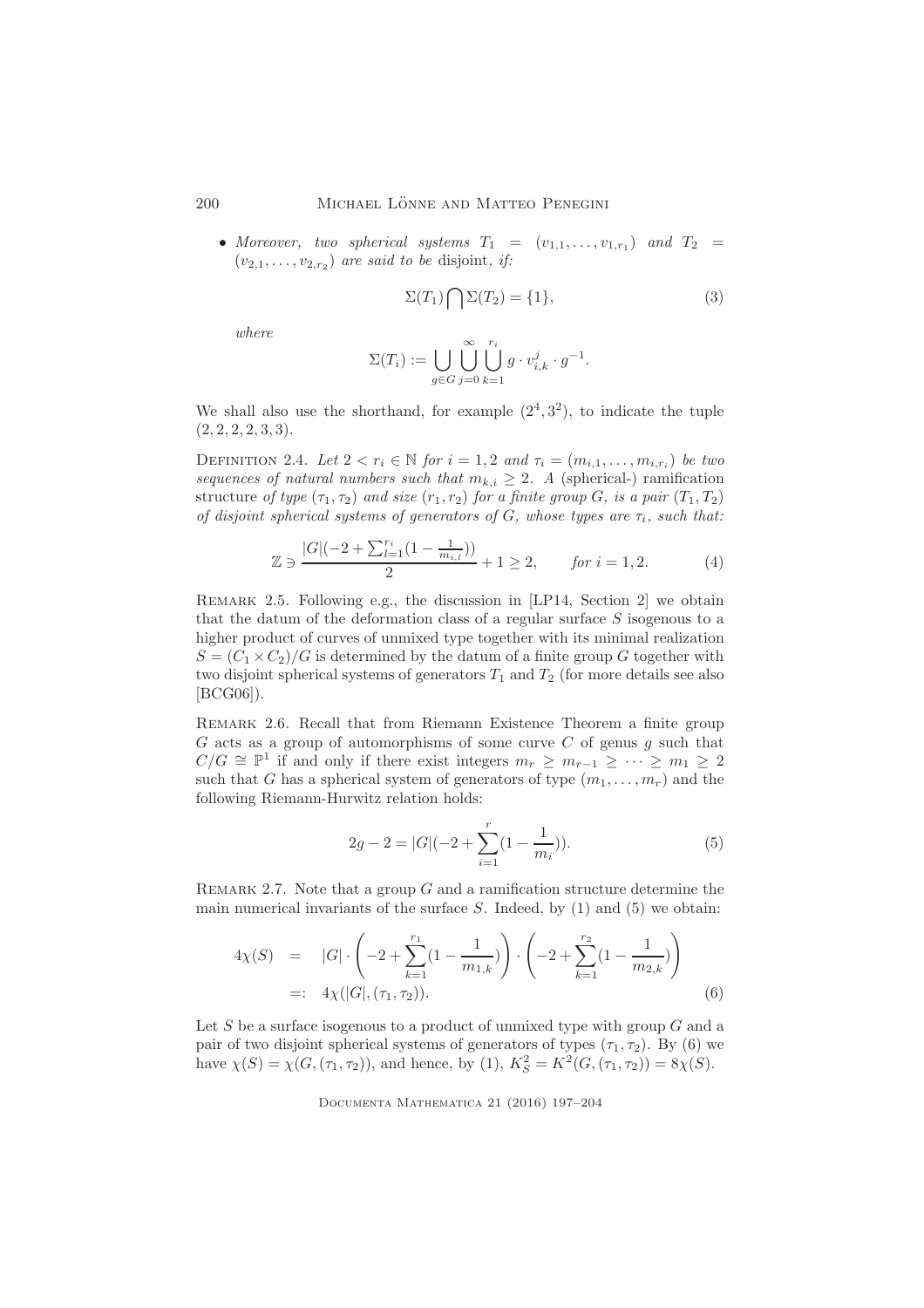Let us fix a group G and a pair of unmixed ramification types  $(\tau_1, \tau_2)$ , and denote by  $\mathcal{M}_{(G,(\tau_1,\tau_2))}$  the moduli space of isomorphism classes of surfaces isogenous to a product admitting these data, by [Cat00, Cat03] the space  $\mathcal{M}_{(G,(\tau_1,\tau_2))}$  consists of a finite number of connected components. Indeed, there is a group theoretical procedure to count these components. In case  $G$  is abelian it is described in [BC].

THEOREM 2.8.  $[BC, Theorem 1.3]$ . Let S be a surface isogenous to a higher product of unmixed type and with  $q = 0$ . Then to S we attach its finite group G (up to isomorphism) and the equivalence classes of an unordered pair of disjoint spherical systems of generators  $(T_1, T_2)$  of G, under the equivalence relation generated by:

- i. Hurwitz equivalence for  $T_1$ ;
- ii. Hurwitz equivalence for  $T_2$ ;
- iii. Simultaneous conjugation for  $T_1$  and  $T_2$ , i.e., for  $\phi \in \text{Aut}(G)$  we let  $(T_1 := (v_{1,1}, \ldots, v_{1,r_1}), \quad T_2 := (v_{2,1}, \ldots, v_{2,r_2})$  be equivalent to

$$
(\phi(T_1):=(\phi(v_{1,1}),\ldots,\phi(v_{1,r_1})), \quad \phi(T_2):=(\phi(v_{2,1}),\ldots,\phi(v_{2,r_2})).
$$

Then two surfaces  $S$ ,  $S'$  are deformation equivalent if and only if the corresponding equivalence classes of pairs of spherical generating systems of G are the same.

The Hurwitz equivalence is defined precisely in e.g., [P13]. In the cases that we will treat the Hurwitz equivalence is given only by the braid group action on  $T_i$  defined as follows. Recall the Artin presentation of the Braid group of  $r_1$ strands

$$
\mathbf{B}_{r_1} := \langle \gamma_1, \ldots, \gamma_{r_1-1} | \gamma_i \gamma_j = \gamma_j \gamma_i \text{ for } |i-j| \geq 2, \gamma_{i+1} \gamma_i \gamma_{i+1} = \gamma_i \gamma_{i+1} \gamma_i \rangle.
$$

For  $\gamma_i \in \mathbf{B}_{r_1}$  then:

$$
\gamma_i(T_1) = \gamma_i(v_1, \ldots, v_{r_1}) = (v_1, \ldots, v_{i+1}, v_{i+1}^{-1} v_i v_{i+1}, \ldots, v_{r_1}).
$$

Moreover, notice that, since we deal here with abelian groups only, the braid group action is indeed only by permutation of the elements on the spherical system of generators.

Once we fix a finite abelian group G and a pair of types  $(\tau_1, \tau_2)$  (of size  $(r_1, r_2)$ ) of an unmixed ramification structure for G, counting the number of connected components of  $\mathcal{M}_{(G, (\tau_1, \tau_2))}$  is then equivalent to the group theoretical problem of counting the number of classes of pairs of spherical systems of generators of G of type  $(\tau_1, \tau_2)$  under the equivalence relation given by the action of  $\mathbf{B}_{r_1} \times \mathbf{B}_{r_2} \times \text{Aut}(G)$ , given by:

$$
(\gamma_1, \gamma_2, \phi) \cdot (T_1, T_2) := (\phi(\gamma_1(T_1)), \phi(\gamma_2(T_2))), \tag{7}
$$

where  $\gamma_1 \in \mathbf{B}_{r_1}$ ,  $\gamma_2 \in \mathbf{B}_{r_1}$  and  $\phi \in \text{Aut}(G)$ , see for more details e.g., [P13].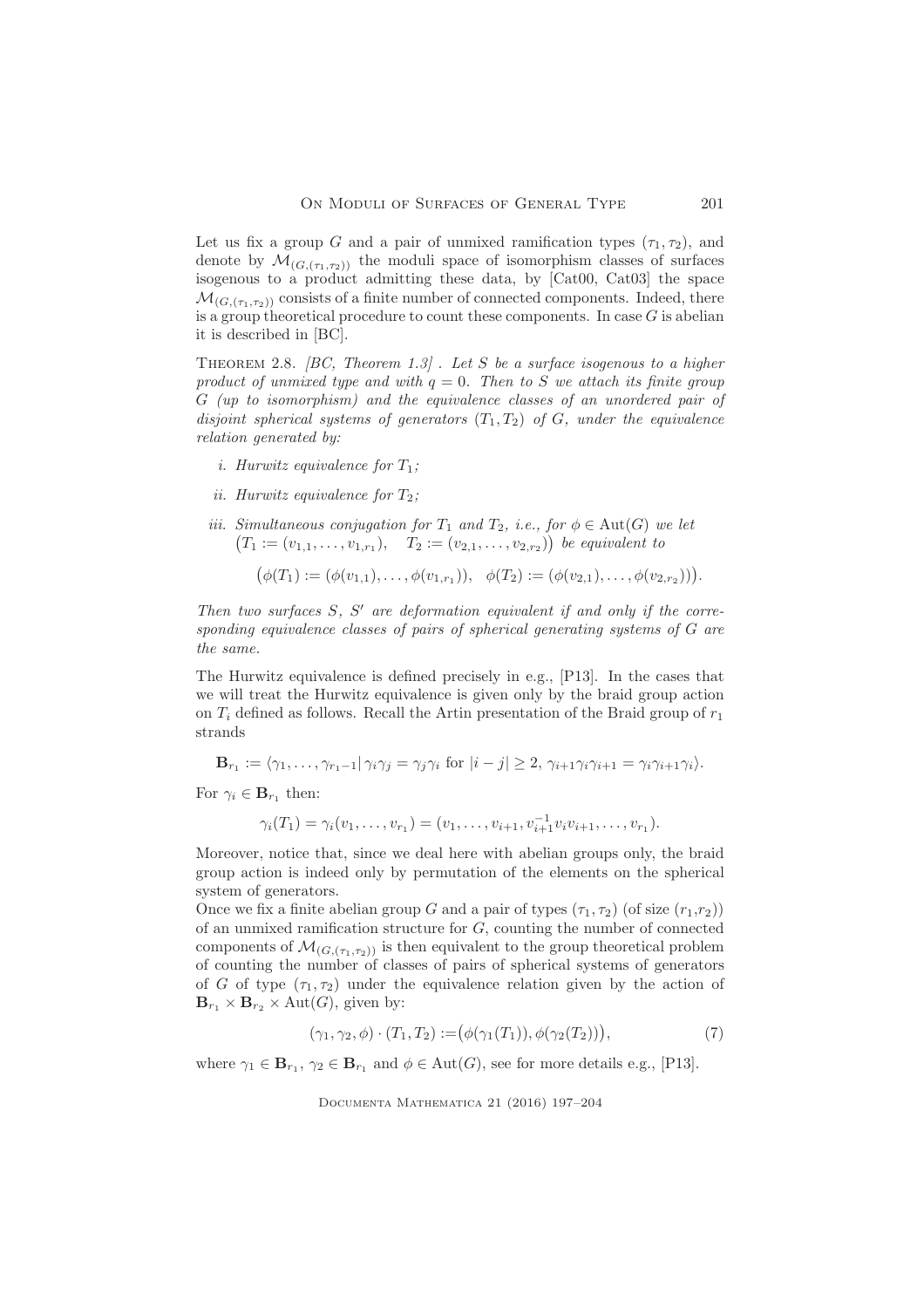### 3 Proof of Theorem 1.1

Let us consider the group  $G := (\mathbb{Z}/2\mathbb{Z})^k$ , with  $k >> 0$  and an integer l. We want to give to G many classes of ramification structures of size  $(r_1, r_2)$  =  $(k(k+1), 2^{l-k+1} + 4)$ . Since the elements of G have only order two we will produce in the end ramification structure of type  $((2^{r_1}),(2^{r_2}))$ . Let  $T_1 := (v_1, v_2, \ldots, v_{k(k+1)})$  with the following elements  $v_i$  of G

```
v_1 = (1, 0, 0, \ldots, 0)v_2 = (1, 0, 0, \ldots, 0)v_3 = (0, 1, 0, \ldots, 0)v_4 = (0, 1, 0, \ldots, 0)v_5 = (0, 1, 0, \ldots, 0)v_6 = (0, 1, 0, \ldots, 0).
          .
          .
v_{k(k+1)} = (0, 0, \ldots, 0, 1)
```
By construction the product of the elements in  $T_1$  is  $1_G$  and  $\lt T_1 \gt\cong G$ . Define the set  $M := G \setminus \{0, v_1, \ldots, v_{k(k+1)}\}.$  Since M has  $\# M = 2^k - k - 1$  elements we can choose a bijection

$$
\varphi: \quad \{n \in \mathbb{N} | n \le 2^k - k - 1\} \longrightarrow M.
$$

Let B the set of  $(2<sup>k</sup> - k - 1)$ -tuples  $(n_1, \ldots, n_{\#M})$  of positive integers of sum  $n_1 + n_2 + \cdots + n_{\#M}$  equal to  $2^{l-k} + 2$ . For every element in B we get a  $2^{l-k+1}+4$ -tuple  $T_2$  of elements of G by the map

$$
(n_1,\ldots,n_{2^k-k-1})\quad\mapsto\quad T_2
$$

where

$$
T_2 = \left(\underbrace{\varphi(1), \dots, \varphi(1)}_{2n_1}, \dots, \underbrace{\varphi(2^k - k - 1), \dots, \varphi(2^k - k - 1)}_{2n_{2^k - k - 1}}\right).
$$

By construction again  $\langle T_2 \rangle \cong G$  (for  $k > 2$ ) and the product of the elements in  $T_2$  is 1<sub>G</sub>. Hence,  $T_2$  is a spherical system of generators for G of size  $2^{l-k+1}+4$ . Since  $G = \mathbb{Z}/2^k$  is abelian with all non-trivial elements of order two, the pair  $(T_1, T_2)$  is a ramification structure for G of the desired type, for any element in B.

Now we count how many inequivalent ramification structures of this kind we have under the action of the group defined in Theorem 2.8 and Equation (7). First, by construction, the only element in  $Aut(G)$ , which stabilises  $T_1$  is the identity. Next, accordingly,  $(T_1, T_2')$  and  $(T_1, T_2'')$  are equivalent if and only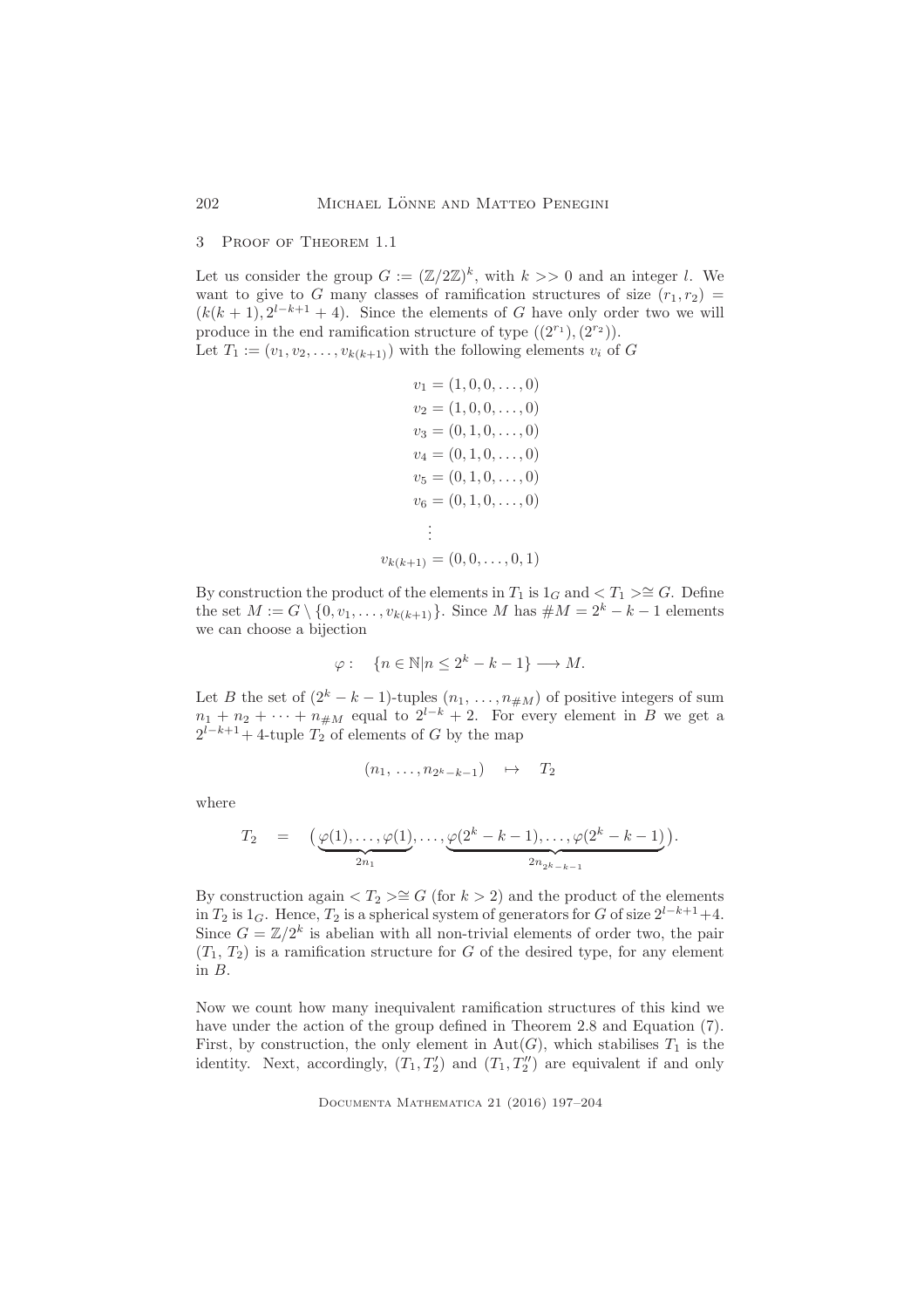if  $T_2'$  and  $T_2''$  are in the same braid orbit. So finally, by construction, we get inequivalent pairs associated to different elements of B.

Hence the number of inequivalent such ramification structures is equal to the number of  $(2<sup>k</sup> - k - 1)$ -tuples in B of positive integers whose sum is  $2<sup>l-k</sup> + 2$  $= r_2/2.$ 

Any element in B corresponds uniquely to the sequence of  $2^k - k - 1$  integers  $n_1, n_1 + n_2, \ldots, n_1 + \cdots + n_{\#M} = r_2/2$ . The sequence is strongly increasing by  $n_i > 0$ , so the elements in B correspond bijectively to the number of choices of  $2<sup>k</sup> - k - 2$  integers ( all but the last integer in the sequence) in the range from 1 to  $r_2/2 - 1$ , cf [F68, Section II.5, p.38]. Hence,

$$
\#B = \begin{pmatrix} \frac{r_2}{2} - 1 \\ 2^k - k - 2 \end{pmatrix} = \begin{pmatrix} 2^{l-k} + 1 \\ 2^k - k - 2 \end{pmatrix},
$$

Let  $\nu > 0$  be a rational number and let us suppose that  $l = (\nu + 2) \cdot k$ , then we exploit Stirling's approximation of the binomial coefficient - more exactly a corresponding lower bound. To bound the binomial coefficient  $\binom{m}{n}$  we use the lower bound  $(m - n)^n < m!/(m - n)!$  and an upper bound on n! related to Stirling's formula. In fact, cf. [F68, eqn. (9.6), p.53],

$$
n! = e^{d_n} n^{n + \frac{1}{2}} e^{-n} \qquad \text{for} \quad d_n = \ln n! - (n + \frac{1}{2}) \ln n + n
$$

and we get an upper bound on replacing  $d_n$  by  $d_1 = 1$  due to the observation [F68, eqn. (9.9), p.53] that  $(d_n)$  is decreasing. Thus we obtain

$$
\begin{aligned}\n\left( \begin{matrix}\n2^{l-k} + 1 \\
2^k - k - 2\n\end{matrix} \right) > \frac{\left( \frac{2^{l-k} + 1}{2^k - k - 2} - 1 \right)^{2^k - k - 2} e^{2^k - k - 2}}{e\sqrt{\left( 2^k - k - 2 \right)}} \\
&> \left( 2^{\nu k} \right)^{\left( 2^k - k - 2 \right)} \cdot \frac{e^{2^k - k - 2}}{e\sqrt{\left( 2^k - k - 2 \right)}} \quad > \quad 2^{\nu k \left( 2^k \right)}.\n\end{aligned}\n\tag{8}
$$

Now  $y_k = 8\chi(S) = 2|G|(-2 + \frac{1}{2}r_1)(-2 + \frac{1}{2}r_2)$  by (6) implies  $y_k = 2^k \cdot 2^{l-k}$ .  $(k^2 + k - 4) = 2^{(\nu+2)k} (k^2 + k - 4)$  according to  $l = (2 + \nu)k$ . Hence we have

$$
(y_k)^{\frac{1}{\nu+2}} \cdot \frac{k}{(k^2 + k - 4)^{\frac{1}{\nu+2}}} = k2^k.
$$

Using this, we obtain for  $k$  large enough in the second inequality

$$
h > 2^{\frac{\nu(y_k)^{\frac{1}{\nu+2}} \cdot \frac{k}{(k^2+k-4)^{\frac{1}{\nu+2}}}} > 2^{(y_k^{\frac{1}{\nu+2}})}.
$$
(9)

We can bound further for k large enough

$$
2^{(y_k^{\frac{1}{\nu+2}})} \quad > \quad 2^{(y_k^{\frac{1}{2\nu+2}})^{\frac{\ln y_k}{\ln 2}}}.\tag{10}
$$

We use the identity  $x^{f(x)} = e^{f(x) \ln x} = 2^{f(x) \frac{1}{\ln 2} \ln x}$  to get for all  $\alpha < \frac{1}{2}$ 

$$
h > y_k^{(y_k)}
$$

α

if k is large enough, depending on  $\alpha$ .